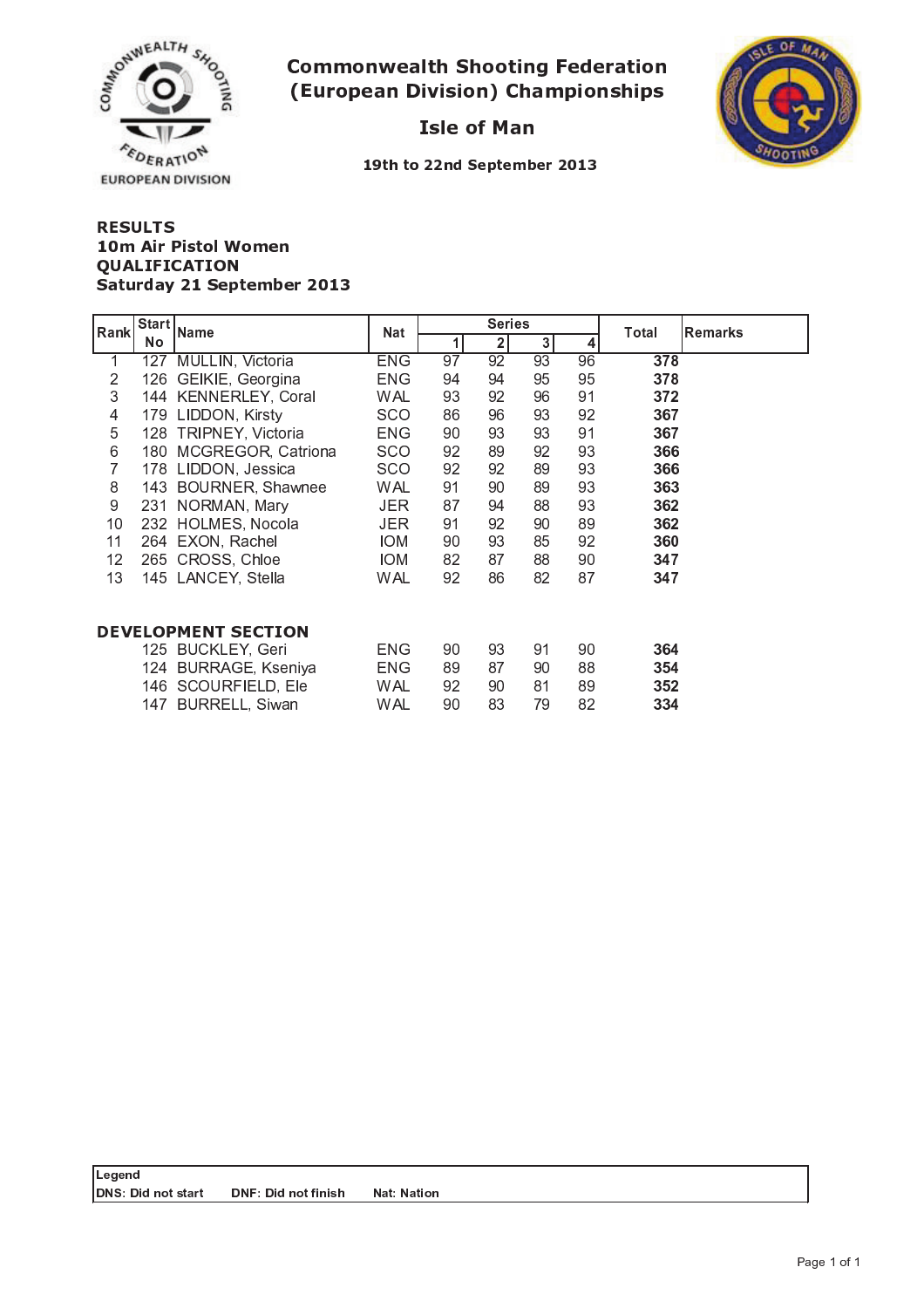

**Commonwealth Shooting Federation (European Division) Championships Isle of Man** 



#### 19th to 22nd September 2013

#### 10m Air Pistol Women **FINAL RESULTS** Saturday 21 September 2013

| <b>Rk</b> | No Name                | <b>Nat</b> |      | 1st Stage |      |      | 2nd Stage - Elimination |             |             |       |      |       | Total Remarks |
|-----------|------------------------|------------|------|-----------|------|------|-------------------------|-------------|-------------|-------|------|-------|---------------|
|           |                        |            |      |           |      |      |                         |             |             |       |      |       |               |
|           | 1 126 GEIKIE, Geprgina | <b>ENG</b> | 29.5 | 56.5      | 75.8 | 95.8 |                         | 115.9 134.6 | 153.1 171.6 |       |      | 192.6 |               |
|           |                        |            | 29.5 | 27.0      | 8.9  | 10.3 | 9.3                     | 9.3         | 10.5        | 8.7   | 10.3 |       |               |
|           |                        |            |      |           | 10.4 | 9.7  | 10.8                    | 9.4         | 8.0         | 9.8   | 10.7 |       |               |
|           | 2 127 MULLIN, Victoria | <b>ENG</b> | 27.9 | 56.1      | 75.0 | 94.3 |                         | 113.6 131.9 | 151.8       | 172.3 |      | 192.5 |               |
|           |                        |            | 27.9 | 28.2      | 8.1  | 9.6  | 9.0                     | 10.4        | 9.6         | 9.9   | 9.8  |       |               |
|           |                        |            |      |           | 10.8 | 9.7  | 10.3                    | 7.9         | 10.3        | 10.6  | 10.4 |       |               |
| 3         | 180 MCGREGOR, Catriona | <b>SCO</b> | 28.0 | 56.8      | 76.4 | 95.7 |                         | 116.2 133.5 | 151.5       |       |      | 170.3 |               |
|           |                        |            | 28.0 | 28.8      | 10.5 | 10.0 | 10.3                    | 9.1         | 10.1        | 9.7   |      |       |               |
|           |                        |            |      |           | 9.1  | 9.3  | 10.2                    | 8.2         | 7.9         | 9.1   |      |       |               |
| 4         | 143 BOURNER, Shawnee   | <b>WAL</b> | 28.6 | 55.5      | 75.2 | 95.3 |                         | 113.0 129.8 |             |       |      | 147.7 |               |
|           |                        |            | 28.6 | 26.9      | 9.4  | 10.5 | 7.7                     | 7.3         | 9.5         |       |      |       |               |
|           |                        |            |      |           | 10.3 | 9.6  | 10.0                    | 9.5         | 8.4         |       |      |       |               |
| 5         | 178 LIDDON, Jessica    | <b>SCO</b> | 28.4 | 56.6      | 74.2 | 93.1 | 110.7                   |             |             |       |      | 128.4 |               |
|           |                        |            | 28.4 | 28.2      | 9.1  | 8.8  | 10.0                    | 7.9         |             |       |      |       |               |
|           |                        |            |      |           | 8.5  | 10.1 | 7.6                     | 9.8         |             |       |      |       |               |
| 6         | 144 KENNERLEY, Coral   | <b>WAL</b> | 28.5 | 55.9      | 74.8 | 95.1 |                         |             |             |       |      | 105.8 |               |
|           |                        |            | 28.5 | 27.4      | 9.0  | 10.3 | 0.0                     |             |             |       |      |       |               |
|           |                        |            |      |           | 9.9  | 10.0 | 10.7                    |             |             |       |      |       |               |
| 7         | 179 LIDDON, Kirsty     | SCO        | 26.7 | 54.4      | 73.2 |      |                         |             |             |       |      | 91.4  |               |
|           |                        |            | 26.7 | 27.7      | 9.3  | 9.2  |                         |             |             |       |      |       |               |
|           |                        |            |      |           | 9.5  | 9.0  |                         |             |             |       |      |       |               |
| 8         | 128 TRIPNEY, Victoria  | <b>ENG</b> | 28.7 | 53.2      |      |      |                         |             |             |       |      | 72.3  |               |
|           |                        |            | 28.7 | 24.5      | 8.6  |      |                         |             |             |       |      |       |               |
|           |                        |            |      |           | 10.5 |      |                         |             |             |       |      |       |               |
|           |                        |            |      |           |      |      |                         |             |             |       |      |       |               |

| Legend:               |                        |                |                                                |  |  |  |  |  |  |
|-----------------------|------------------------|----------------|------------------------------------------------|--|--|--|--|--|--|
| $No = Start number$   | $Rk = Rank$            | $Nat = Nation$ | $SO =$ Athlete eliminated by shoot-off for tie |  |  |  |  |  |  |
| $DNS = Did not start$ | $DNF = Did not finish$ |                |                                                |  |  |  |  |  |  |